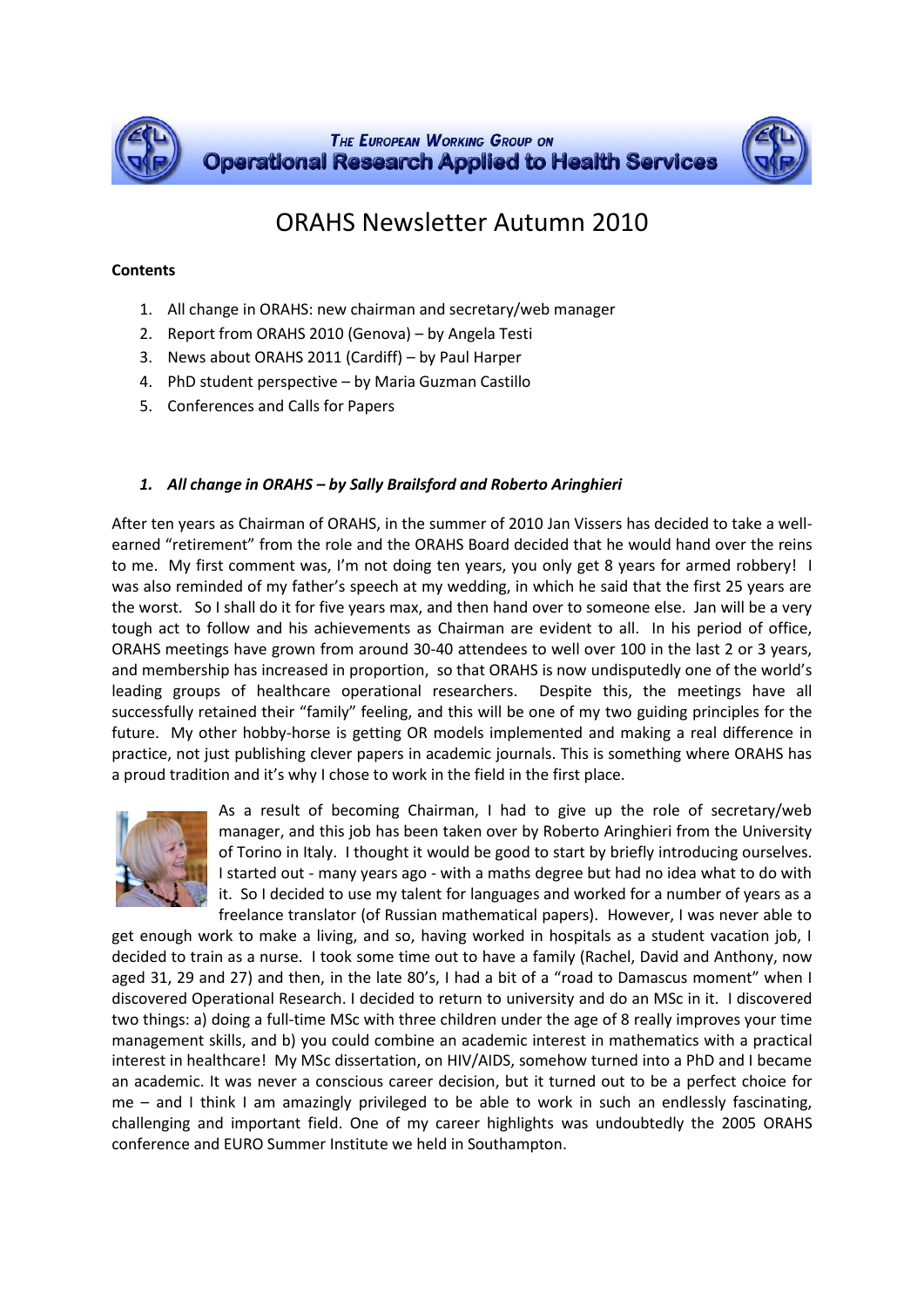My friends will know that I have two main interests outside work – music and sport. I sing (as those who have been on ORAHS coach trips will testify, although I normally prefer more conventional choral singing) and I'm a season-ticket holder at Southampton Football Club. My husband Chris and I regularly attend major sporting events for our holidays, and we have been twice to the Olympics, in Athens (2004) and Beijing (2008). Needless to say, we are looking forward keenly to London 2012!



**Roberto Aringhieri - Secretary and Website Manager** A friend of mine usually refers to me as a "gipsy researcher" since I used to move a lot (see here) also changing research subject: energy planning in Pisa, telecommunication network in Reggio Emilia, healthcare in Milano.

I met the ORAHS community in 2007 in Saint-Etienne when I started boring all of you talking about our work on EMS concerning the management of ambulance fleet and human health resources. With Elena Tanfani and Angela Testi, I'm

involved on a 3-year project on clinical pathways funded by the Italian Ministry of University. Now, I live in Turin, the city of the 2006 Winter Olympic Games and, especially, the city of Juventus football club, the best football team ever! From March 2010, I don't have any free time for biking, cooking or reading books and comics since I'm looking after my first son Pietro, to whom I'm passing on my love for the sea.

Finally, I'd like to share the words, and the feelings, I sent to Jan Vissers in July: "So the answer is yes - I'm available for the post - even if I'm a little bit scared I won't meet the ORAHS community expectations. But, I will do my best."

## *2. Genova 2010 – by Angela Testi*

The theme chosen for the 36th ORAHS Conference held in Genova (Italy) from 18th to 23rd July 2010 was OR for patient-centered health care delivery. It is the challenge faced by every Health System today. This means asking how can we move from a resource focused healthcare system to a service oriented system in spite of the limitations on resources on the macro level due to cost reduction. 137 participants from 23 countries came to Genova and 115 presentations were offered. The Conference was organized and performed as the "research family" experience that usually characterizes the ORAHS group.

The program was scheduled in such a way to plan a "together activity" each day. In particular, three



plenary scientific activities focused on current strategic problems took place on Monday, Tuesday and Wednesday. On Monday, the conference opened with a plenary session that gave us some insights about the US Healthcare Reform. On Tuesday, the traditional hospital tour was carried out at Gaslini Children's Hospital, where the "patient centered perspective", is particularly focused on. Interaction with health care was achieved organizing in the same hospital soon afterwards the Symposium "Modelling

the Delivery of Care for Younger People", as a way of exchanging and sharing opinions and experiences. The photo shows the "Aula Magna" at the Gaslini Children's Hospital.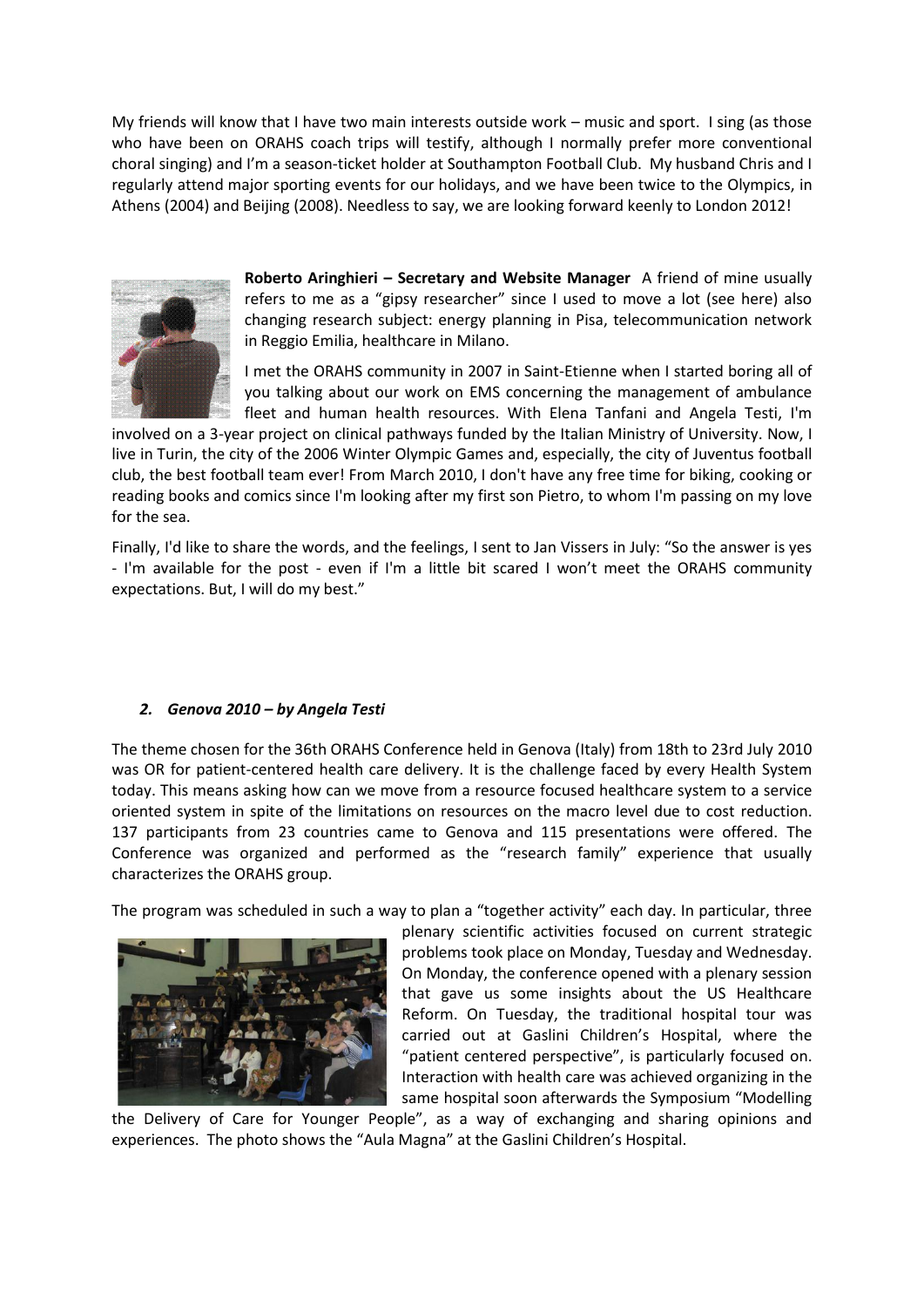On Wednesday a second Symposium about "Modelling the Care of Older People" took place, organized by Duncan Boldy, in the name of the past presidents, all four of whom attended the meeting. They were particularly appreciated not only for their scientific activities but also for their performance as singers, as you can see in the photo, during the Gala Dinner on Thursday.





Most of the joint activities were social ones, in keeping with the ORAHS tradition. The social program was planned to introduce the participants to Genova, a very ancient and rich town, and to give the possibility of discovering something about the nice Liguria region. In particular, we remember the first tour on Sunday around the port, the "caruggi tour" to reach Palazzo Tursi for the town city greetings, the blue sea of Portofino and San Fruttuoso and the villa Zerbino for the conference dinner.





 *Town hall (palazzo Tursi) After swimming in San Fruttuoso*



*ORAHS participants and accompanying persons, Villa Zerbino*

We hope that as Jan Vissers said during the opening meeting the Genova conference can be summarized by the formula: "Perspective & Content & Fun". As you can see we are already travelling to meet everybody in Cardiff next July!!!

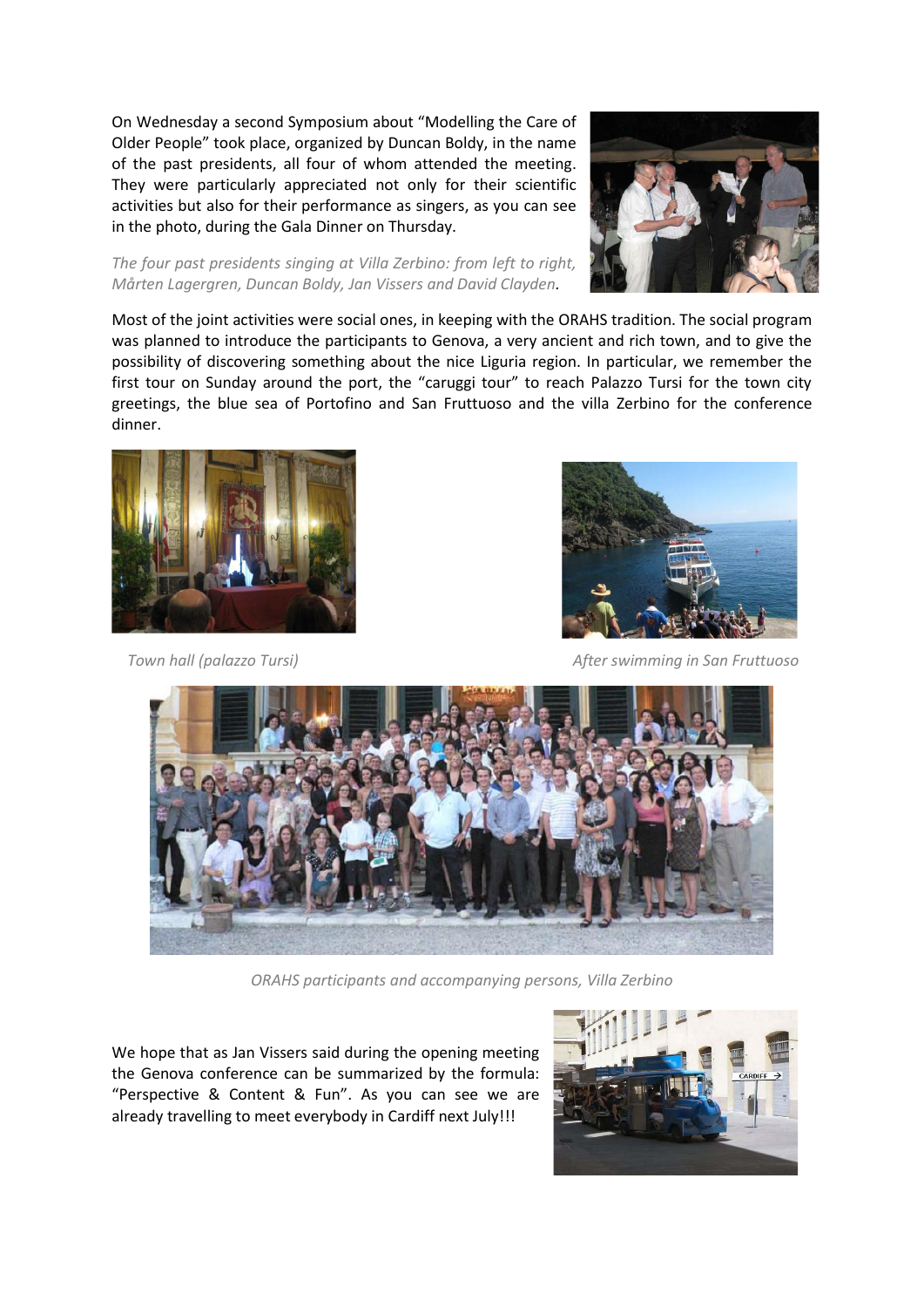Finally, we remind you that two post conference publication opportunities are currently open to all researchers, not only attendees of the conference:

1) **"Computers & Operations Research"** special issue titled "OR for health care delivery" Submission Deadline: 20th December 2010. Decision of acceptance and approximate publication: June 2011.

2) Collective International Springer Volume titled "**Advanced decision making methods applied to health care**". Submission Deadline: 28th February 2011. Approximate decision of acceptance May 2011. Approximate publication: November/December 2011.

The call for papers and complete authors guidelines can be found at the following link: *http://www.diem.unige.it/orahs2010/postconference.php*

#### *3. ORAHS 2011, Cardiff - by Paul Harper*

#### **"OR Informing National Health Policy"**



Preparations for the 2011 meeting are well under way. The organising committee (Paul Harper, Janet Williams, Vince Knight and Israel Vieira) are looking forward to welcoming our ORAHS friends to Cardiff, for what we trust will be an excellent scientific meeting coupled with an enjoyable and varied social programme. This will be the first occasion that the meeting has taken place in Wales, and we hope you will take the opportunity to visit and explore our country (population of only 3 million people but some 11million sheep!), which is

steeped in history (mostly fighting battles against the invading English) and has some very beautiful countryside, national parks and coastline.

The theme of the conference is "OR informing national health policy" and has been chosen to reflect that as a community we could do better in influencing and informing national debate and policy, rather than a tendency (although as still necessary and valuable as it is) to work at a local level of decision making. In-keeping with this theme, we are delighted to announce that Edwina Hart, the Health Minister for Health and Social Services in Wales (Welsh Assembly Government), has accepted our invitation to open the conference. Keynotes will then be given by Prof. Sir Mansel Aylward, Chair, Public Health Wales, and Prof. Terry Young, Professor of Healthcare Systems, Brunel University. The reception on the Monday evening is being sponsored by Lord Dafydd Elis-Thomas (Member of the Welsh Assembly Government) and will take place in the impressive assembly building (Senedd) overlooking Cardiff Bay.

New for ORAHS 2011, we are introducing a poster session for early career researchers (within 10 years of starting within OR). This is in response to feedback from previous meetings over concerns of the growing numbers of papers (and therefore a need for less time per paper and/or more parallel streams), so we do hope that many will take the opportunity to present a poster rather than a paper, especially as we have obtained sponsorship for a £500 prize for the best poster!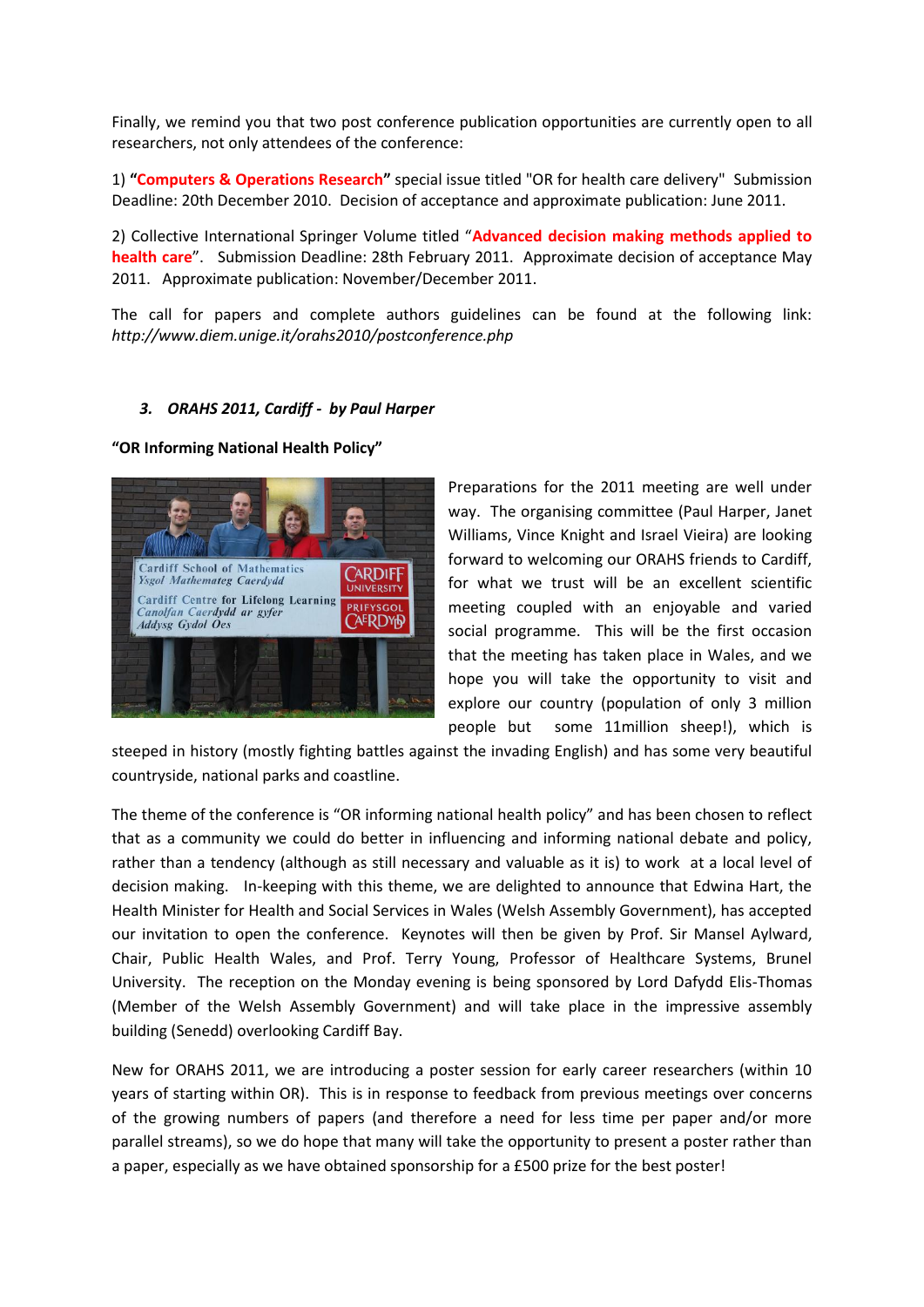Finally, for the social programme we are planning guided tours of Cardiff Castle and the Millennium Stadium, and a trip to the Brecon Beacons National Park. The conference banquet will take place in the impressive surroundings of the National Museum of Wales.

The ORAHS 2011 website will go live early in the new year. There is a very good range of hotels and accommodation to suit all budgets in Cardiff, and the University is conveniently based in the city centre itself. Cardiff has its on international airport as well as fast train links to London (journey time of 2 hours) and to Bristol (for Bristol international airport).

*Scenes from in and around Cardiff - from top left (clockwise): Cardiff University and National Museum of Wales; Cardiff Bay; Brecon Beacons National Park; Millennium Stadium.*



## **4.** *PhD student perspective – by Maria Guzman Castillo, University of Southampton*



It was back in 2002 when I took my first course on Operational Research (OR) as part of my bachelor degree in Industrial Engineering back home in Mexico City. Since then, I knew I wanted to do OR for the rest of my life. For me it was "love at first sight" from the very beginning. After one year working as production planner at Unilever Mexico, I started looking for master programmes abroad; the programme at University of Southampton caught my attention because of its emphasis on OR for Healthcare. I enjoyed every single day of my MSc, which convinced me more and more that OR was the right profession for me. However the idea of a PhD didn't come immediately, it

was after six months back in Mexico working for the statistics department at my former university that I decided to leave everything again in Mexico and come back to Southampton for the PhD.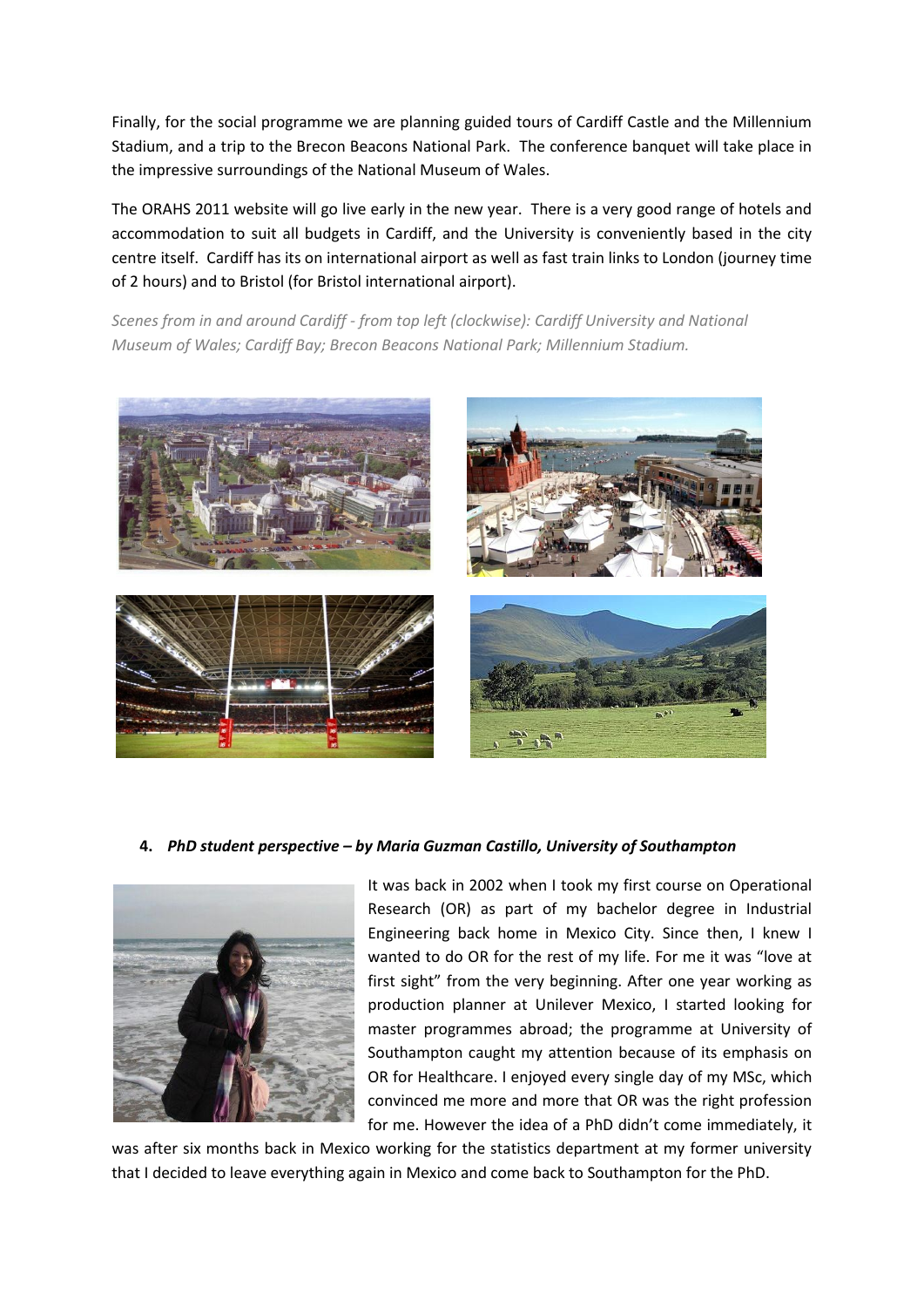During the admission process when I was asked about my research area, it was clear I wanted to do healthcare for Mexico. I come from a family of physicians and I grew up listening to my father and mother discussing and complaining about the health and healthcare in Mexico. Therefore the idea of working three years on trying to bring solutions for a specific problem, which contributes at least in a very small scale to improve the quality of the healthcare systems, seemed to me fascinating. Now I am in the beginning of my third year. My research aims to address one of the main issues in the Mexican national healthcare system in terms of patient length of stay. It is argued that the average length of stay for same surgical procedures or diagnosis varies considerably across different healthcare providers. More complex and sophisticated tools to understand length of stay are needed to help decision makers to develop a common national action plan to improve quality and efficiency of services. But it is not only at the national level where more complex tools are needed; managers and medical staff at local hospitals are interested on the internal factors which affect the length of stay of individuals at hospitals e.g. characteristics of patients: age, sex, diagnosis, the presence of comorbidities, pathological history, pathological family history, etc. The aim of my research is therefore to develop a statistical model of the length of stay which captures the true variability of the system and incorporates characteristics, attributes, and other internal and external factors related to the patient and the length of stay, at both, national and local level.

When I am not working on my PhD, I enjoy spending my leisure time reading historical novels, cooking (and eating what I cook), taking pictures, and hiking. Coming from one of the biggest cities in the world make me appreciate the outdoors facilities that Southampton and surroundings can offer.

My first ORAHS conference was in Leuven 2009, I was impressed by the friendly and relaxed environment of the conference. I couldn't believe that some of the authors of the papers that I was reading for my literature review were there, always keen to speak to you and discuss some aspects of your research. During ORAHS Italy 2010, I had the opportunity to make my first international presentation. I felt very confident delivering the presentation and I received very good questions, positive and constructive feedback. Again I was impressed by the warmth and simplicity of those people with long careers in OR who approached me to give advice, ask further questions or discuss aspects of my research. You feel in an environment where there are no hierarchies or positions; after all, all of us are colleagues, and all of us are creating solutions for the existing problems. One of the best things of ORAHS is the perfect balance between the academic and the social side. Every day after a productive academic session we had a rich social programme; not forgetting the jumps made from a cliff to splash in the warm Mediterranean Sea in San Fruttuoso. I am really looking forward to ORAHS 2011.

#### **5. Calls for Papers and conference announcements**

#### INFORMS Healthcare 2011, June 20-22, Montreal, Canada

A new INFORMS thematic conference on the health sector that brings together researchers and stakeholders to elaborate on current challenges. INFORMS is pleased to introduce a new, dynamic and highly-focused brand of conference. INFORMS Healthcare 2011 will combine the deep research focus of a traditional INFORMS meeting with an emphasis on real-world application that distinguishes the INFORMS conference. Key networking elements will put an emphasis on